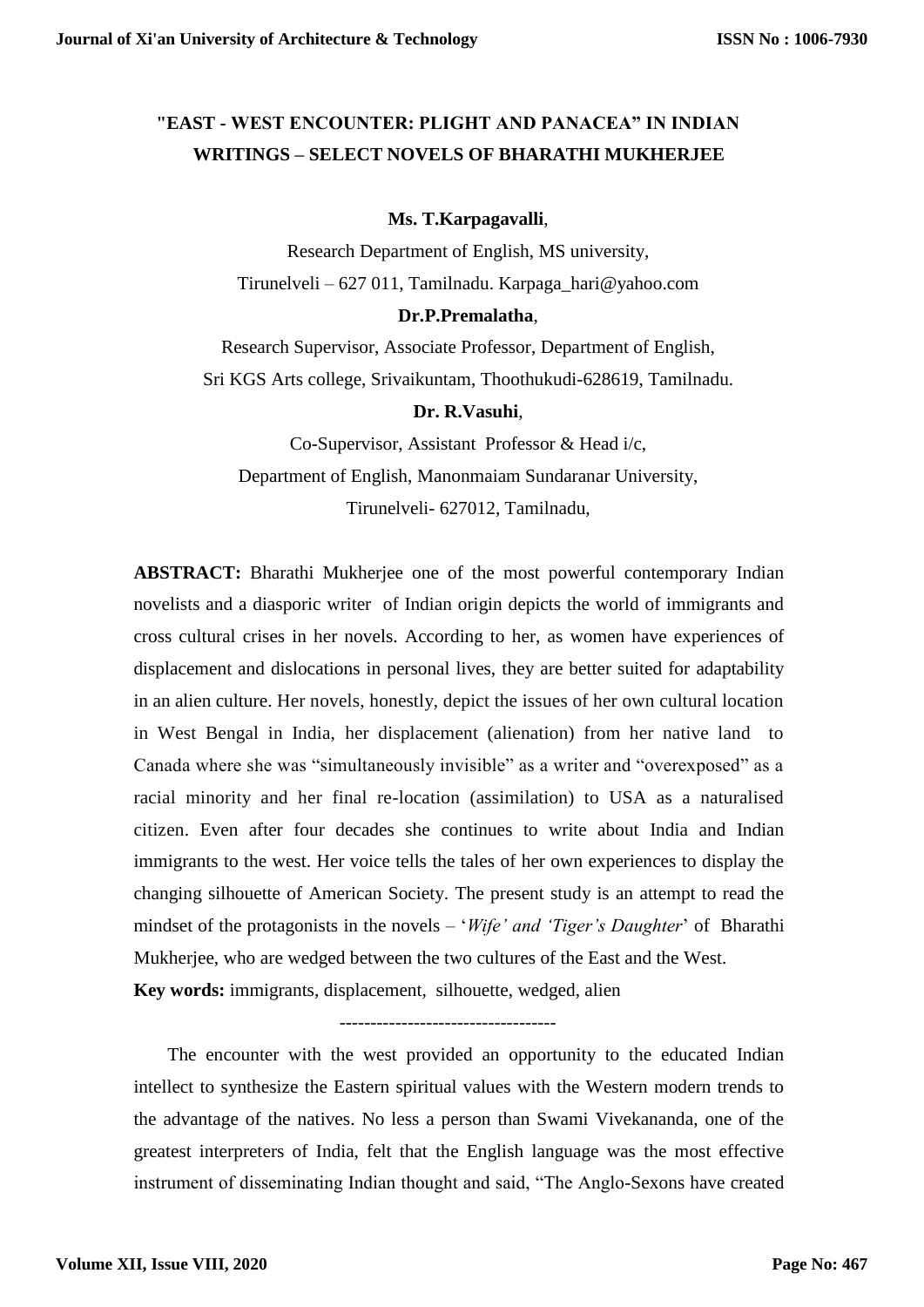a future for India". K.R.Srinivasa Iyengar observes that "English is the veritable Suez Canal for intellectual intercourse between the West and the East". The introduction of English in India opened new vistas of knowledge to the Indians and enabled the voice of India to be heard by the rest of the world.

The Indian English Literature is one of the pioneering sects of world literature. The diasporic Indian writing covers every continent and every part of the world. 'Indian Diaspora' means population outside India, particularly of those who have migrated to foreign lands and in course of time renounced their Indian citizenship. The term stands for the fragments of Indian population outside India who have acquired the citizenship of the foreign countries and now belong to the country of their migration but can trace their origin from another land.

The Indian born writer Bharathi Mukherjee is one of the most widely known immigrant writers of America. Bharati Mukherjee, the Indian-American immigrant novelist clearly fits into the school of writers earlier called expatriate writers but later they are known as the writers of the Indian Diaspora. Bharathi Mukherjee's creative output consists of novels such as, *The Tiger's Daughter(1971), Wife(1975), Jasmine(1989)* and *The Holder of the world*(1993) and two works of non-fiction and two collections of short stories.

Due to geographical as well as psychological dislocation migrant people feel a sense of expatriate homeliness which causes alienation and loneliness. Some people are longing to go back, feels homesick because of lack of acceptance in a migrated country. Those who assimilate and acculturate the alien country lives in-between two identities whereas some creates homogeneity between two cultures. When a person leaves his own culture and enters another his old values come into conflict with the new ones he finds. This 'Cultural transplantation' leads to a crisis of identity and a final reconciliation to the choice.

The present paper is an attempt to understand the conflicts of the east-west encounter with special reference to the novels - *The Tigers Daughter and Wife* by Bharathi Mukherjee. A close experience of both the worlds – the western and the Indian gives Bharathi Mukherjee an authentic and objective perspective with the delicious combination of malice, charm, irony and sympathy. Bharathi Mukherjee, an exponent of expatriate writing takes up the life of the Indian immigrants in the U.S.A as the subject matter of most of her novels. The protagonists with their shifting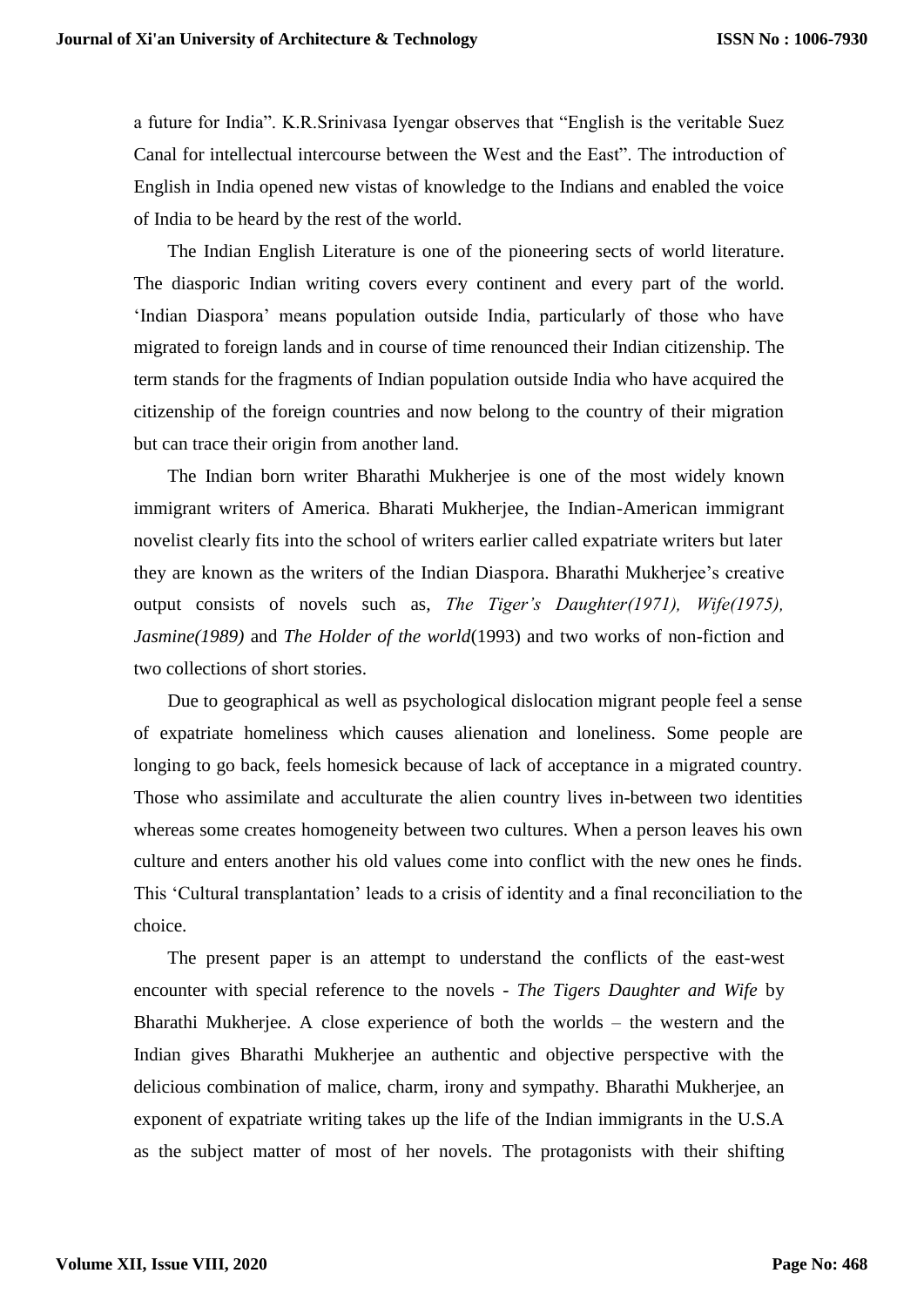boundaries and conflictual encounters between different cultures is the focal point for analysis.

Mirroring her own life as an Indian immigrant to Canada and later the United States, many of Mukherjee's characters are Indian women who are victims of racism and sexism, often driven to desperate acts of violence after realizing they can fit into neither the culture of the West nor the Indian society they left behind. America has become the connoisseur of people all over the world. Migration of people to this dreamland has reached a new height. The migrated people find it difficult to adjust with the new culture and undergo cultural transformation. In this process, they lose the roots of their native culture.

Every culture has its own strengths and weaknesses. The immigrants often try to find a sync between the native culture and the adopted one. This results in psychological eccentricities that are alien to both the cultures. Hence the solution to this problem is retaining one's culture as far as possible even while living on an alien soil. When subjugated to cultural confrontation, imbibing the qualities of 'other' culture is the only way to keep a fine balance between illusion and reality and lead a meaningful life preserving his own identity as well.

The twentieth century has witnessed massive migratory movements of various people across national and continental boundaries. The reasons for the migration of people of various nations vary from one another and the destinations they reach also differ. Yet all immigrants' experiences share certain fundamental characteristics. They face racial problems, cultural shock, sense of alienation, nostalgic memories of their native lands and the trauma of displacement common to the people of various diaspora.

Bharathi Mukherjee deals with the problems of the Indian immigrants mainly, women. Her novels reflect the temperament and mood of the present American society as experienced by the Indian immigrants in America. It also deals with liberated identity of women characters. She portrays them as victims of alienation, expatriation and identity crisis. These women keep struggling for their identity, undergo psychological suffering and they finally come out as self-assertive individuals free from the shackles of relationships of the past.

*Wife* is the simple story of Amit and his wife Dimple, newly married immigrants to the United States. Amit and Dimple leave their country in search of their dreams. This migration or cultural transplant leads to a crisis of identity and also affects their relationship as husband and wife. Mukherjee depicts the mental breakdown of a weak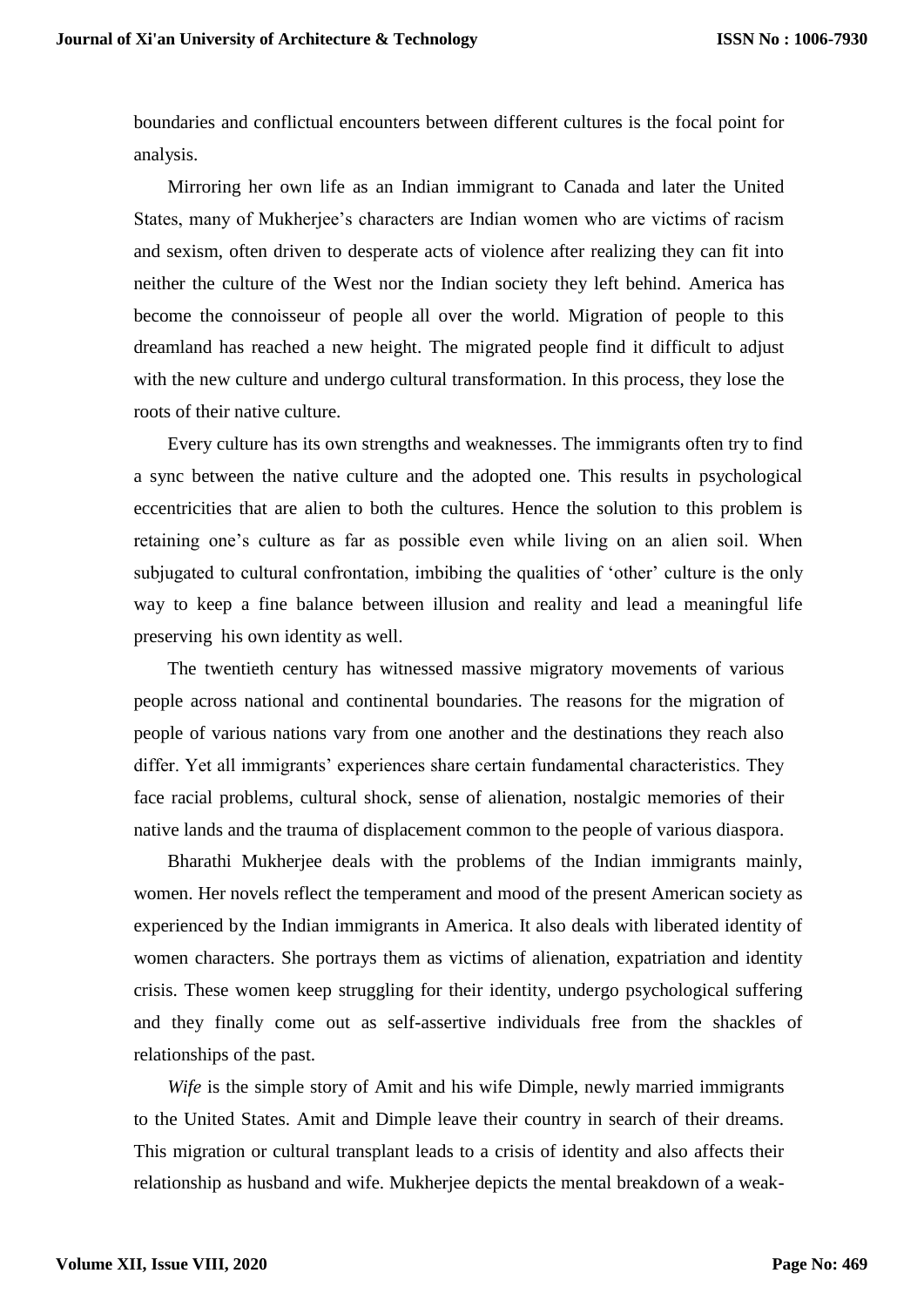minded young woman who cannot cope with the traumatic experience of immigration from the structured society of India to the liberated society of New York City.

Dimple's life in New York appears destructive to her. When she comes into contact with the American culture she gets herself baffled immediately. She is further shaken by the realisation that New York with all its glitter is a crime-prone city, allowing little freedom to Indian wives. She experiences total estrangement from herself and her surroundings as well. In America, she cannot come to terms with either her own culture or America's culture. She tries to find out an identity by having an illicit relationship with Milt. Dimple due her boredom and lack of concern that she expects from her husband turns desperate. Her quest for self-realisation ends in murder of her husband.

Aggravated by the hostile pressures of immigration, she kills a cockroach, a pregnant mouse, her own foetus, and at last her life partner Amit. Murdering Amit symbolizes a way for Dimple to get rid of Indian values. Alienation, depression, isolation, uprootedness, and identity crisis, all these are the elements of expatriate sensibility and all these get synthesized in Dimple and she stands as an expatriate in a true sense.

*The Tiger's Daughter* deals with the immigrant experience of the protagonist Tara who gets her education in New York.. Tara's hasty marriage to David bristles with a lot of troubles because her husband is completely western and she is incapable of corresponding with him the finer nuances of her family environment and of life in Calcutta. In India a marriage is a coming together of two families. But in America, a marriage is just a bond connecting two individuals. Due to isolation, desolation, loss of identity, and total anonymity in America Tara feels apprehensive in a strange environment. So she chooses to go back to India and belong there.

The wistful, passionate sensitivity of an immigrant for her mother country is dashed to pieces when it comes into direct blows with reality. The epidemics, collision, fatal accidents and starvation of Calcutta , the omnipresence of her husband David in the midst of rioting rabble and her own westernization over the period of seven years add to her anguish and misery. With coming back to India, America looks like a dreamland to Tara. Disappointed by her visit to her home town after seven years, in the altered status of the immigrant wife of an American, Tara feels to go back to USA. The Pre-colonial ancient culture and the current aping of western pop-culture bring in a dilemma in the mind of Tara. The Cultural, racial and communal conflict in Tara takes place as a result of her immigration and her subsequent marriage to an American.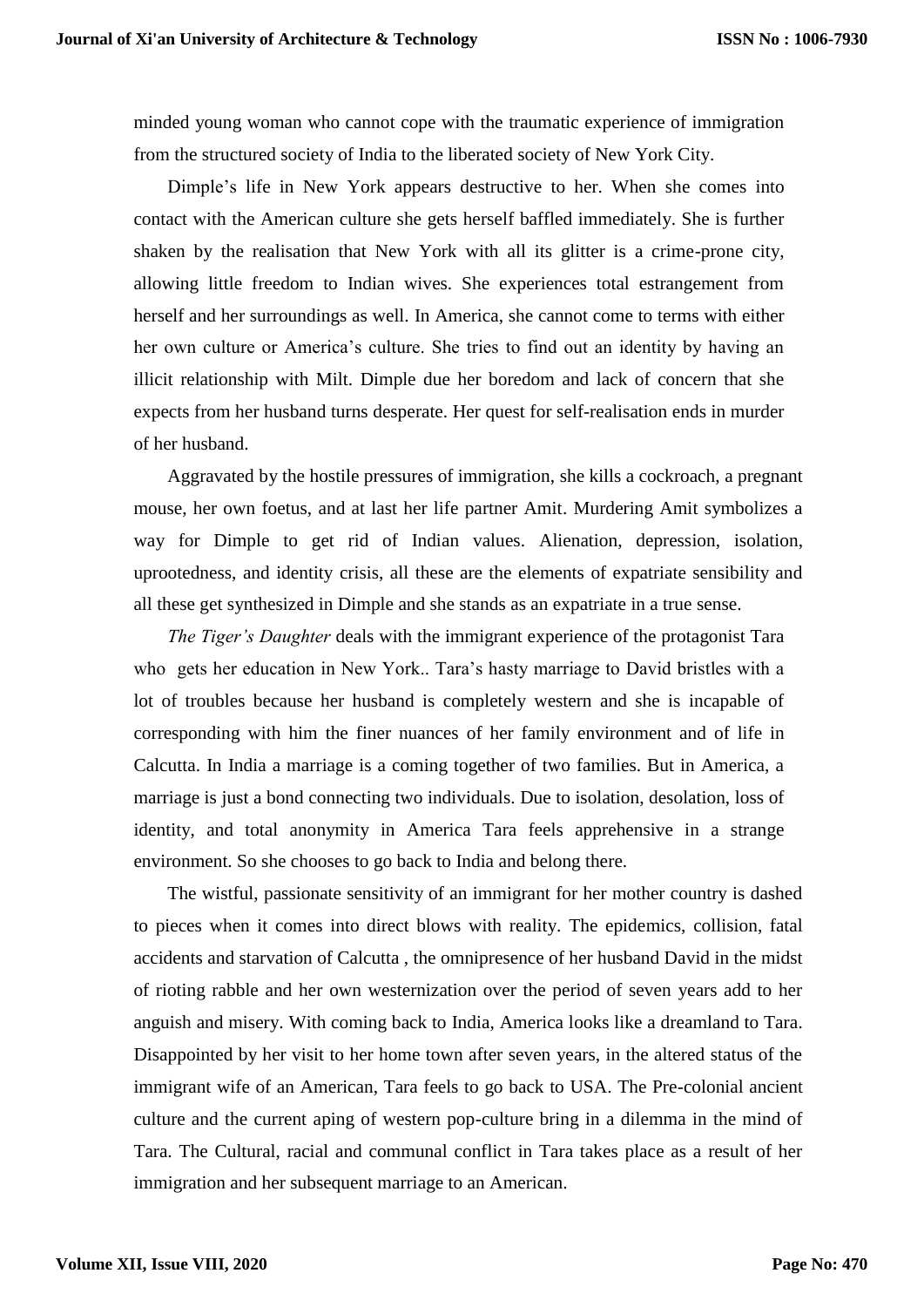Tara's mind is constantly at conflict with the two personalities— one of an Indian and the other of an American. Caught in the gulf between these two contrasting worlds, Tara feels that she has forgotten many of her Hindu rituals of worshipping icons, she had seen, her mother performing since her childhood. Tara has been shown as shuttling between the world of alienation and the world of belonging - the European world and the Indian world. This shuttling between the two worlds contributes to her split personality. Tara's journey to India proves as a quest for self and her immigrant psyche which proves frustrating slowly leads her to illusion, alienation, depression and finally to return back to her husband.

Dimple and Tara make an expedition to the United States for diverse reasons and under diverse conditions. They pass through so many tribulations. Tara and Dimple become isolated rootless aliens because of their hesitant outlook to their native tradition as well as the culture of the New World. It is really heartening to note that both Dimple and Tara show the presence of Indian values despite their over-exposure to the alien culture, but they fail to find a balance between the two cultures

While Tara rethinks of her journey to America with the murder of her friend, Dimple sinks into depression and proves her helplessness and hopelessness by murdering Amit. Tara wakes out of her depression and starts recognising that her true life waits in America which she had detested earlier and Dimple feels guilty because of her isolation and wretchedness.

A close experience of both the worlds – the western and the Indian- by Bharathi Mukherjee – gives an authentic and objective perspective to look at India from a western point of view and look at the west from an Indian point of view.

## **REFERENCES**

- Mukherjee, Bharati. *The Tiger's Daughter*. New York: Fewcett Crest, 1971, Print
- Mukherjee, Bharati *Wife*, New York: Fewcett Crest, 1975, Print
- Dhawan, R.K "Introduction", *Indian Women Novelists*. Ed. Dhawan, Vol.1. New Delhi:Prestige, 1991. Print.
- Shinde, Shobha, "Cross-cultural Crisis in Bharati Mukherjee's *Jasmine* and *The Tiger's Daughter*." *Indian Women Novelists*. Set 3. Vol.3. Ed. R.K.Dhawan. New Delhi